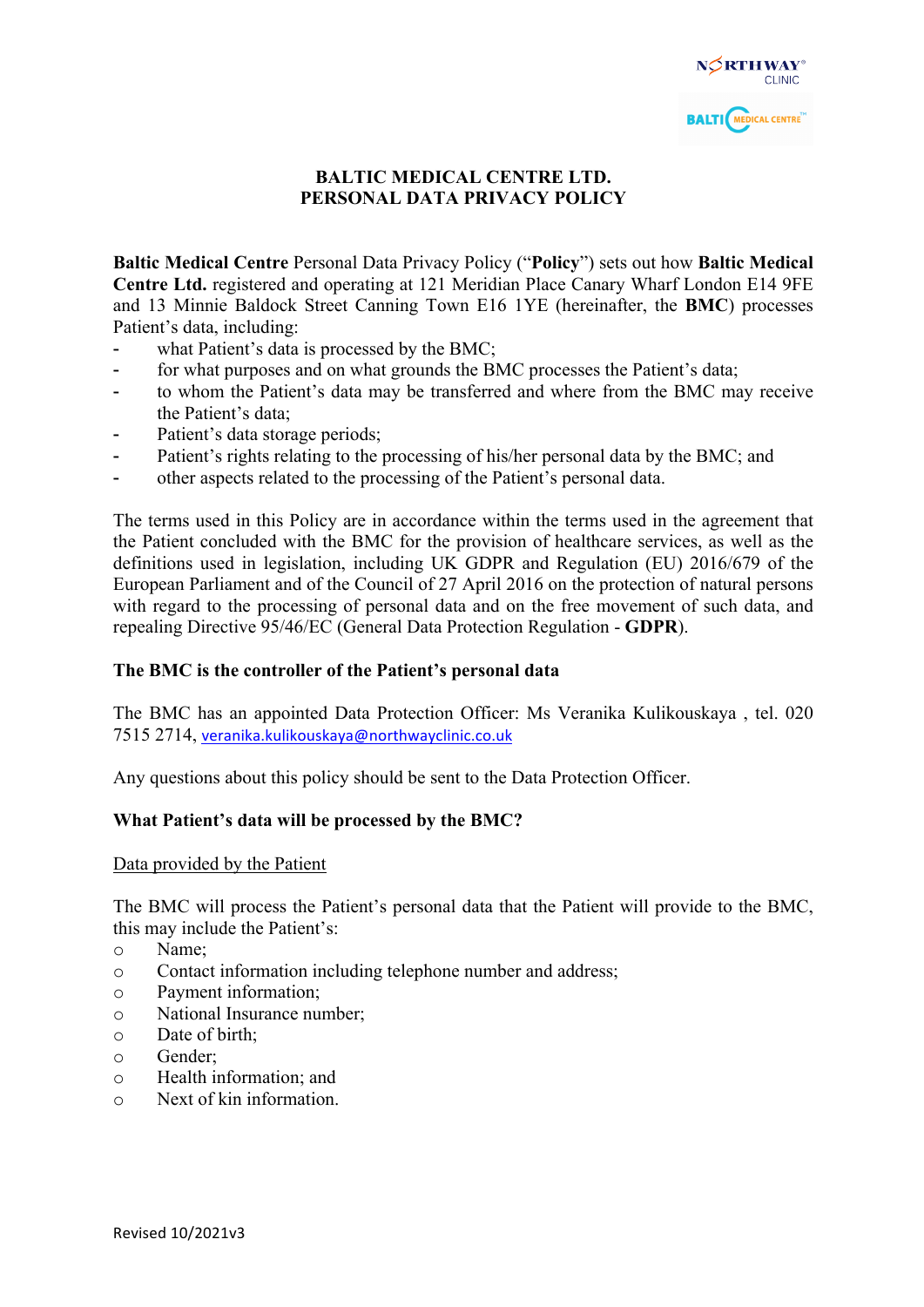

If you visit our premises or contact us by telephone, the BMC will automatically collect additional personal data including

- o Your image (and that of persons accompanying you) as recorded on our CCTV system;
- o Your voice and information you choose to provide in the course of a telephone conversation with the BMC, which could include details of any medical condition or symptoms.

#### Data collected from third parties

The BMC may also process the Patient's personal data which may be obtained from other third party sources. For example the BMC may collect information from other healthcare institutions, test laboratories, insurance or medical tourism companies the Patient has contracted with or from other companies of the BMC group, provided that the Patient has entered into a service agreement with the third party. This personal data may include:

- o Name;
- o Contact information including telephone number and address;
- o [Payment information;]
- o National Insurance number;
- o Date of birth;
- o Gender;
- o Health information; and
- o Next of kin information.

In order to execute the agreement with the Patient, as well as to provide services adequately, when the Patient is directed, in accordance with the conditions provided for in the agreement for the provision of personal health care services, to partners of the BMC – other health care institutions, the BMC may obtain the Patient's personal data that is necessary for the provision of or settlement for the provided services from the said institutions.

#### **For what purposes will the BMC process the Patient's personal data?**

The BMC will process the Patient's personal data in order to:

- o conclude and execute an agreement with the Patient;
- o provide healthcare services, including data transfer to laboratories, where it is necessary to carry out tests for the provision of services;
- o implement the statutory duties of the BMC, including the provision of emergency medical assistance, contacting the Patients' GP, NHS or other healthcare providers;
- o respond to the Patients' queries or complaints;
- o carry out the duties and rights of the BMC in relation to the use of our regulators, like the Care Quality Commission (CQC);
- o carry out the duties and rights of the BMC in relation to the use of the police and other third parties where reasonably necessary for the prevention or detection of crime;
- o administer the Patients' feedback on provided services, respond to Patients' inquiries that they submit by phone or e-mail, also online;
- o register the Patient with the BMC;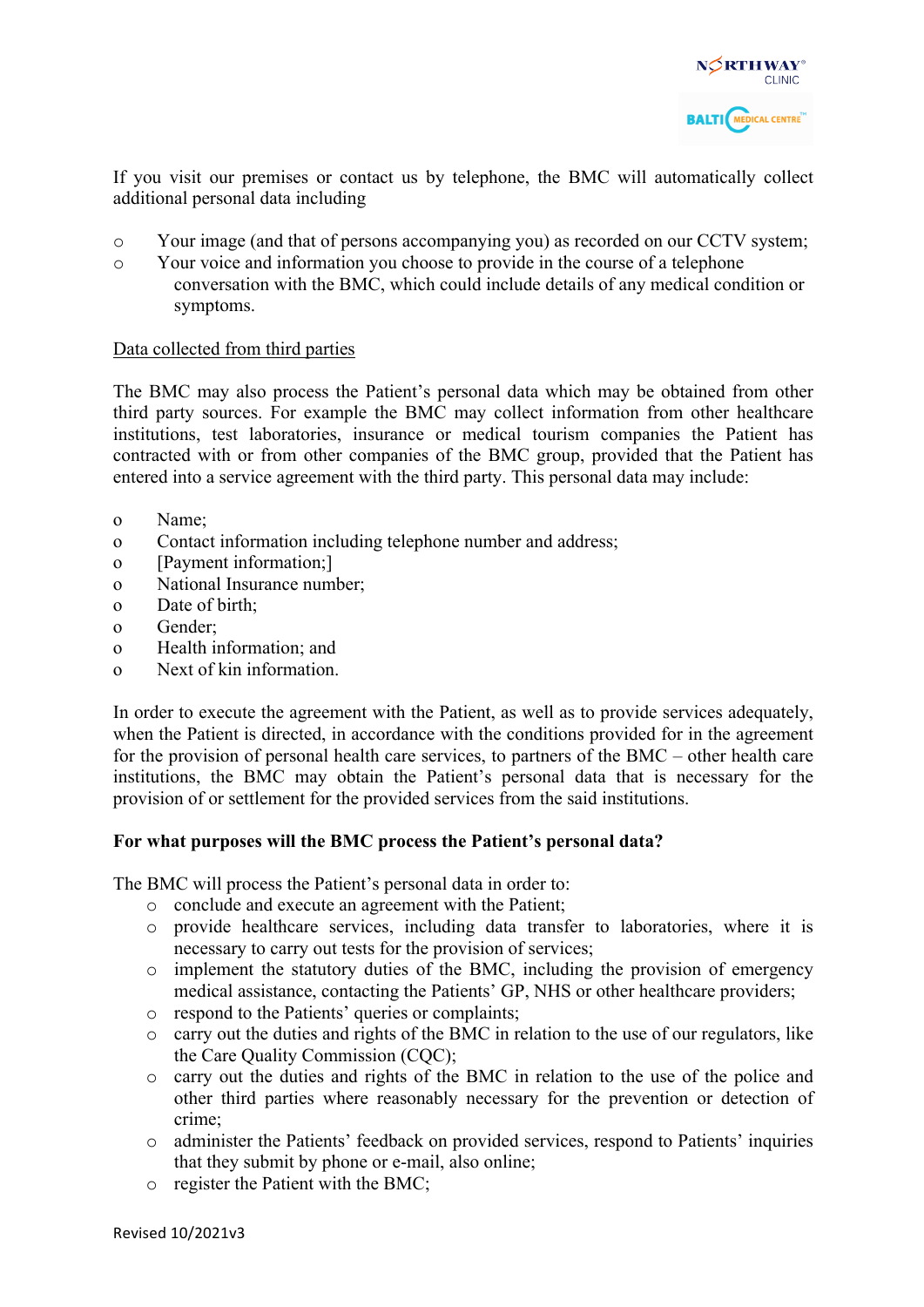

- o contact the Patient when it is necessary for the provision of services/performance of the agreement (for example, to inform the Patient about the test results, the payment for services, etc.) and to send appointment reminders;
- o contact the Patient for the provision of services covered by compulsory health insurance;
- o carry out direct marketing when the Patient has given his/her explicit consent.

### **On what grounds will the BMC process the Patient's personal data?**

The BMC may process the Patient's personal data on the following lawful grounds:

when the Patient has explicitly consented to the processing of his/her personal data;

processing of data is necessary in order to protect the vital interests of the data subject (Patient);

- processing is necessary for the establishment, exercise or defence of legal claims;

processing is necessary in order to provide health care services or to manage health care systems in accordance with applicable legislation, including for compliance monitoring and training purposes;

when it is necessary for purposes of our legitimate interests in ensuring the safety of our clinic premises and occupants (this does not apply to Patient special category personal data).

The grounds for processing are laid down in Article 6 GDPR and Article 9 (for special category personal data, such as health) and also in the UK Data Protection Act 2018. If the Patient requires further information about the lawful basis for the BMC's processing activities it should contact the Data Protection Officer.

#### **How will the BMC process the Patient's data through direct marketing?**

With the [explicit] consent of the Patient to use his/her data for direct marketing purposes, the BMC acquires an opportunity to get to know the Patient, tailor offers to the Patient's needs, and provide other benefits specially geared towards the Patient, such as personalized offers in newsletters, information on the latest services provided by the BMC and other relevant notifications, as well as to offer services and/or ask an opinion on services.

During marketing, the BMC processes the following personal data of the Patient: name, surname, age, gender, telephone number and e-mail address and category of treatment received.

The BMC also uses data profiling and distributes the Patient's data, such as age and gender, and provides the Patient with relevant, interesting and useful offers and other information based on such data of the Patient. The BMC performs profiling to provide the Patient only with relevant updates and notifications. The Patient will also receive general offers and information.

The BMC may send notifications to the Patient to his/her e-mail and by telephone.

If the Patient no longer wants his/her data to be used for provision of personal offers, the Patient may withdraw his/her consent to the BMC for direct marketing purposes at any time by opting out from marketing (or decline to give consent in the first place). In this case, the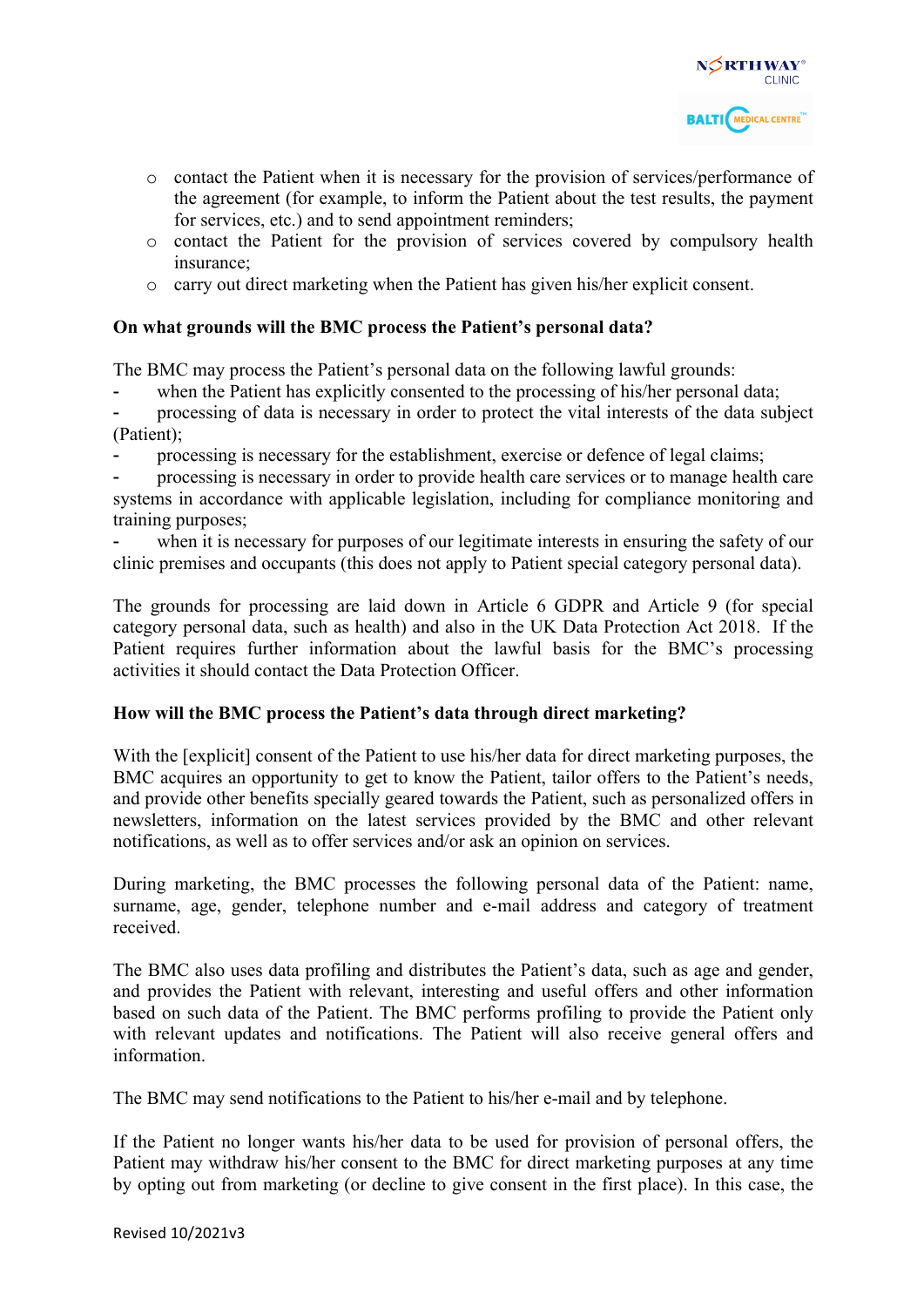

BMC will no longer be able to provide personalised offers and information useful to the Patient.

### **To whom may the Patient's personal data be provided?**

The BMC may provide the Patient's personal data:

taking into account legal requirements: others healthcare institutions, as well as state and local government institutions, budgetary entities;

in order to perform the agreement with the Patient, as well as to provide services properly: test laboratories, insurance companies with which the Patient has signed agreements;

- the BMC may also engage certain processors to whom the Patient's personal data may be transferred. Such processors may include: entities providing data centre services, other BMC group companies, entities providing call centre services, entities providing and maintaining software, entities providing email or other information technology infrastructure services, entities providing marketing services or other service providers whose services are related to the storage of the Patient's personal data;

in order to perform the agreement with the Patient as well as to provide services properly when the Patient is referred to partners of the BMC – other healthcare institutions, in accordance with the conditions provided for in the agreement for the provision of personal health care services. The BMC transfers the Patient's personal data that is necessary for the provision of services and which the BMC receives from the Patient during registration to these institutions.

#### **Will the Patient's personal data be transferred to another country?**

In providing the services, the BMC may transfer Patient personal data to countries outside of the UK, including Patient's country of residence, if different. Where the BMC transfers Patient personal data outside the UK, European Union or EEA (i.e. countries that are members of the EU together with Norway, Iceland and Lichtenstein) the BMC shall ensure that all data is treated with the same security measures regardless of location, and in accordance with our standards, policies, regulatory and legal obligations. Please ask the Data Privacy Officer if you would like more information about our arrangements for data transfers.

#### **How long will the BMC store the Patient's personal data?**

The BMC will keep Patient personal data for as long as is necessary for the purposes set out in this Policy and to fulfil its legal obligations. This is usually for 3 years following the end of the provision of services to the Patient, to meet legal and contractual obligations and, if necessary, to resolve any disputes.

The Patient's data may be stored longer in specific cases provided for by law, when a dispute or complaint is under examination, as well as when it is necessary for the technical functioning characteristics and security requirements of the BMC information system (for example, backup copies, etc.).

At the end of the storage period, the Patient's personal data will be deleted at or before the end of data retention period.